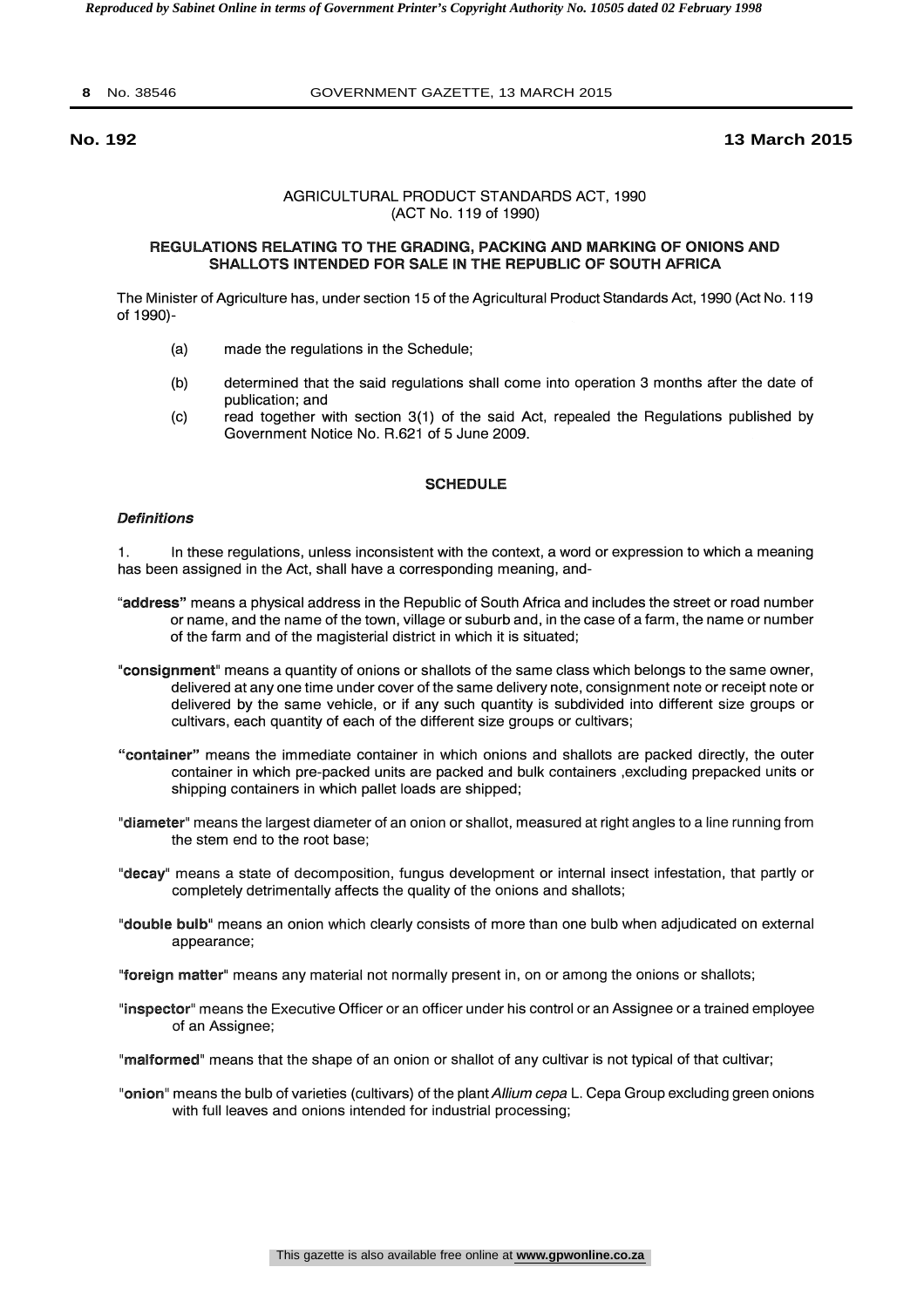### STAATSKOERANT, 13 MAART 2015 No. 38546 **9**

"shallot" means bulbs of varieties (cultivars) of the plant Allium cepa L. Aggregatum Group excluding green shallots with full leaves and shallots intended for industrial processing;

the Act" means the Agricultural Product Standards Act, 1990 (Act No. 119 of 1990); and

"thick neck bulb" means an onion or shallot whose neck in proportion to the bulb thereof, is abnormally thick.

## Restrictions on the sale of onions and shallots

- 2. (1) No person shall sell onions or shallots in the Republic of South Africa-
	- (a) unless the onions or shallots are sold according to the classes as referred to in regulation 3;
	- (b) unless the onions or shallots comply with the standards regarding quality as referred to in regulations 4 and 5;
	- (c) unless such onions or shallots are packed in a container and in the manner as prescribed in regulations 6, 7 and 8;
	- (d) unless such onions or shallots are marked with the particulars and in the manner as prescribed in regulations 9, 10 and 11; and
	- (e) unless such onions or shallots are sampled in the manner as prescribed in regulation 12.

(2) The Executive Officer may grant written exemption, entirely or partially, to any person on such conditions as he deems necessary, from the provisions of sub regulation (1): Provided that such exemption is done in terms of section 3(1) (c) of the Act.

### QUALITY STANDARDS

### Classes for onions and shallots

3. There are four classes of onions and shallots, namely Class 1, Class 2, Class 3 and Lowest Class.

### Standards for classes

- 4. (a) The classes mentioned in regulation 3 shall comply with the quality standards as set out in Table 1.
	- (b) Be fit for human consumption as prescribed in terms of the Foodstuffs, Cosmetics and Disinfectants Act, 1972 (Act No. 54 of 1972).

## Deviations

5. The classes mentioned in regulation 3 may deviate (m/m) from the standards prescribed in regulation 4, to the extent as set out in Table 2.

### CONTAINERS

### Requirements for containers

- 6. Containers in which onions or shallots are packed shall-
	- (a) be intact, clean, suitable and strong enough for the packing and normal handling of onions or shallots;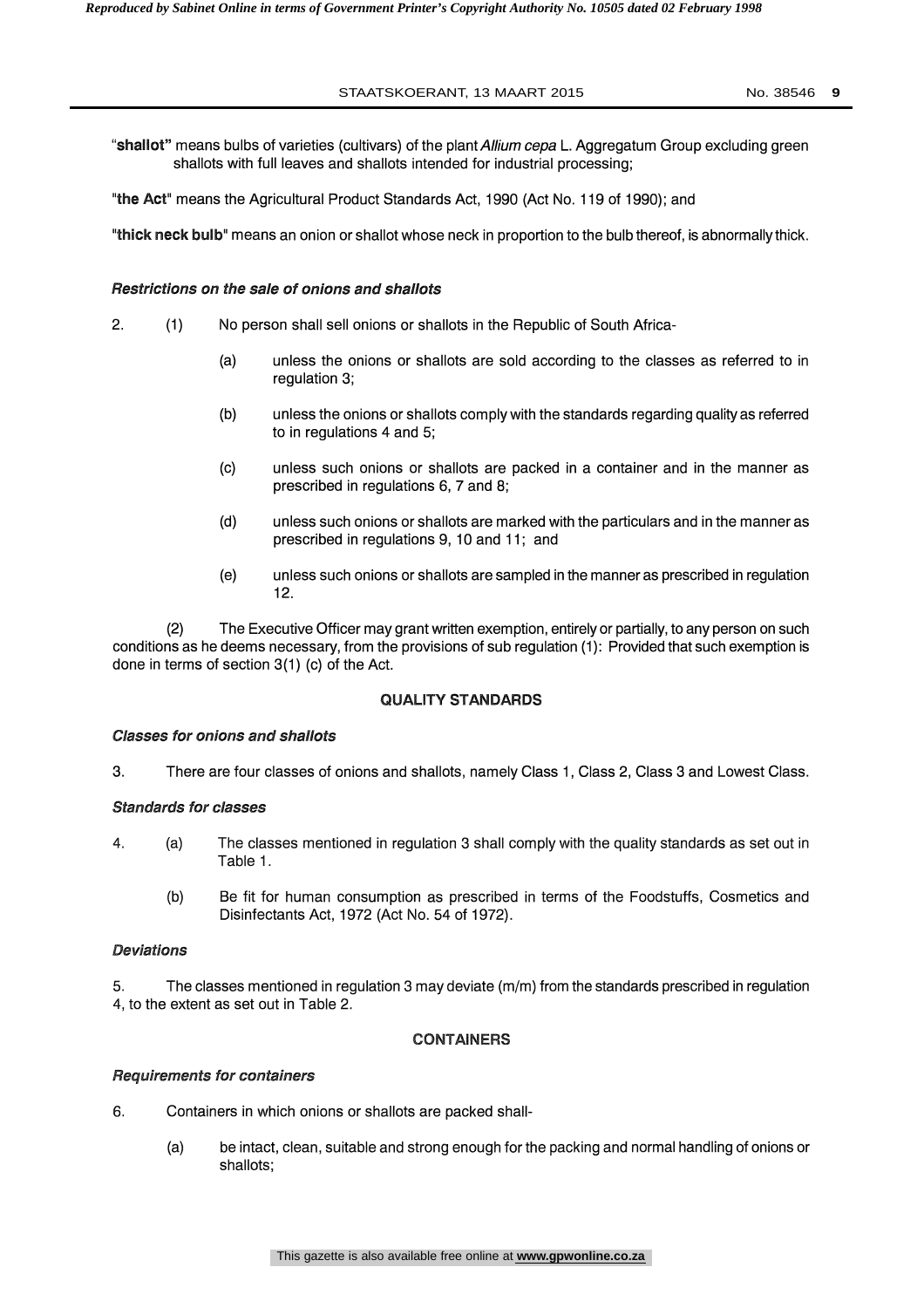- (b) not impart a taste or odour to onions or shallots; and
- (c) in case of containers that are re-used, be of such materials that the container can be cleaned and disinfected prior to re-use.

## Closing of containers

7. Containers shall be closed in any suitable manner.

## PACKING REQUIREMENTS

8. (1) Onions or shallots shall, in the same consignment, in the case of Class 1 and Class 2 correspond in cultivar, size group and maturity.

 $(2)$  Each container of a type as prescribed in regulation 6 shall be packed as firmly as possible with onions or shallots without damaging the container or the onions or shallots concerned.

## MARKING REQUIREMENTS

9. (1) Each container of onions or shallots destined for sale shall be marked clearly, legible, indelibly and not untidy, or askew by printing, stamping or by means of specially designed labels described in sub regulation (4) with the following particulars:

- (a) The name or trademark and physical or postal address of either the producer or owner or importer or packer of the onions or shallots packed in that container.
- (b) The expression "Class 1", "Class 2", "Class 3" and "Lowest Class", as the case may be.
- (c) The expression "produce/product of" followed by the full name of the country of origin thereof or the country of origin declared as required by the regulations published in terms of the Foodstuffs, Cosmetics and Disinfectants Act, 1972 (Act 54 of 1972).
- (d) In the case of Class 1 and Class 2, the size group namely "Extra Large", "Large", "Medium", "Small" or "Pickles" as the case may be.
- (e) The net mass of the contents as prescribed in terms of the Trade Metrology Act, 1973 (Act No. 77 of 1973).
- (f) The name onions or shallots in the case of containers where the contents of which are not visible from outside.

(2) The particulars prescribed in sub regulation (1) shall be indicated on the container by stamping, printing or by affixing a label thereon.

(3) If at any stage the class or size designation should change the labels shall be replaced unless the new class or size designation is stamped across the old class or size designation, in clear legible block letters of at least 2 mm larger than the previous marks, with a suitable stamp.

(4) Each container containing onions or shallots shall be provided with one or more labels that shall be-

- (a) intact, clean and neat;
- (b) manufactured from suitable material; and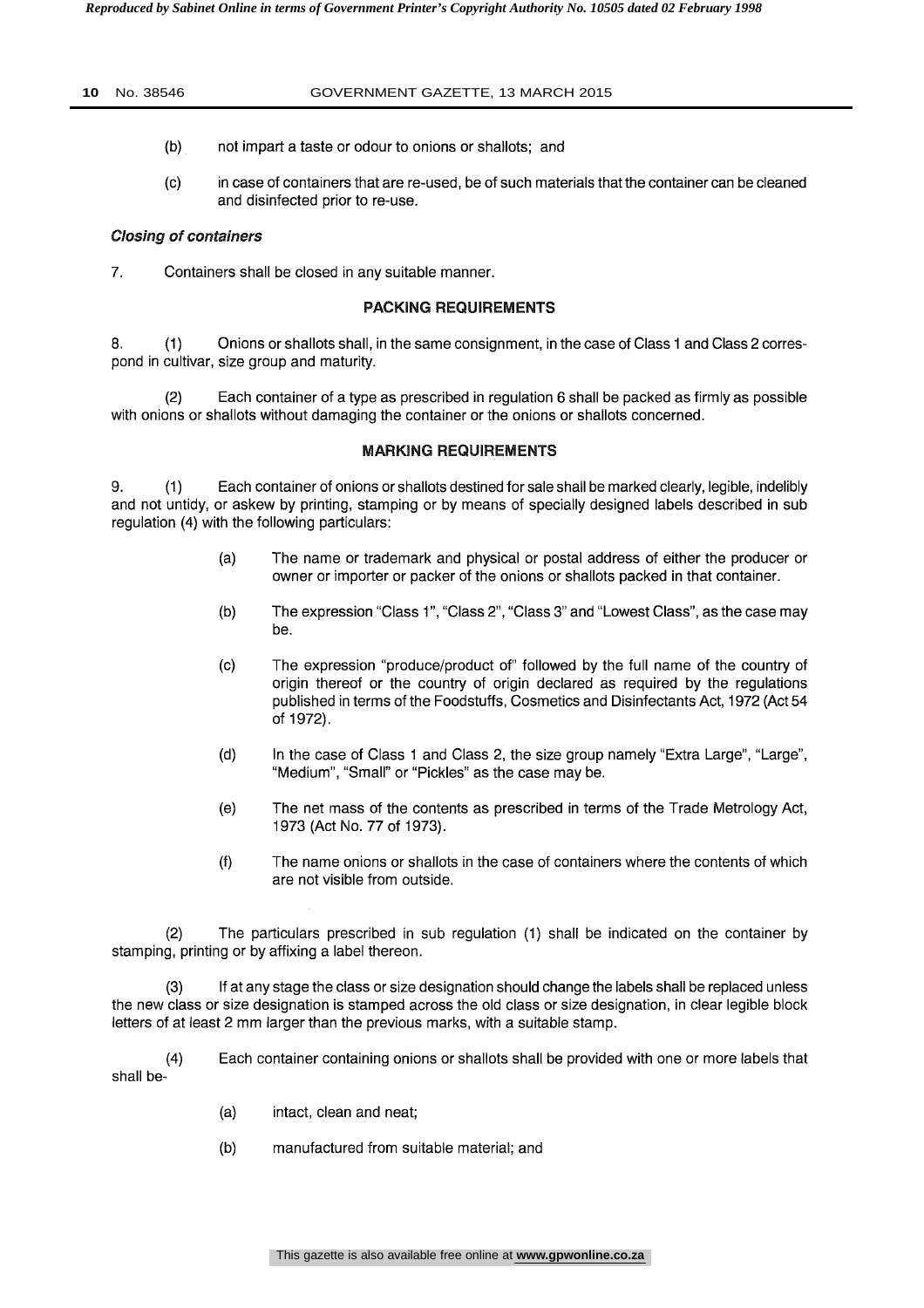- 
- (c) affixed firmly to the container and in such a manner that re-stamping is possible without opening or damaging the container.

# **Display**

- 10. Wherever onions or shallots are displayed for sale in loose quantities-
	- (a) any quantity of a particular class, or a particular size group or cultivar shall not be displayed mixed with onions or shallots of any other class, size group or cultivar; and
	- (b) adherence to the marking requirements is optional: Provided that if marked, the class, and in the case of Class 1 and Class 2 also the size group of such quantity of onions or shallots, shall be indicated in clear legible block letters of at least 10 mm in height on a notice board prominently placed at such a quantity of onions or shallots.

### Prohibited particulars

11. No wording, illustration or other means of expression which constitutes a misrepresentation or which directly or by implication, creates a misleading impression of the contents, or of the quality or the class thereof shall appear on a container containing onions or shallots or on a label attached thereto.

### SAMPLING

12. An inspector shall draw at random, at least two percent of the containers or ten containers in a consignment for inspection purposes and an inspector shall be satisfied that the containers so drawn are representative of the consignment concerned: Provided that in the case of bulk containers at least 25 percent or two bulk containers, whichever is the greatest, shall be taken as sample from the consignment.

# OFFENCE AND PENALTIES

13. Any person who contravenes or fails to comply with any provision of these regulations shall be guilty of an offence and upon conviction be liable to a fine or imprisonment in terms of section 11 of the Act.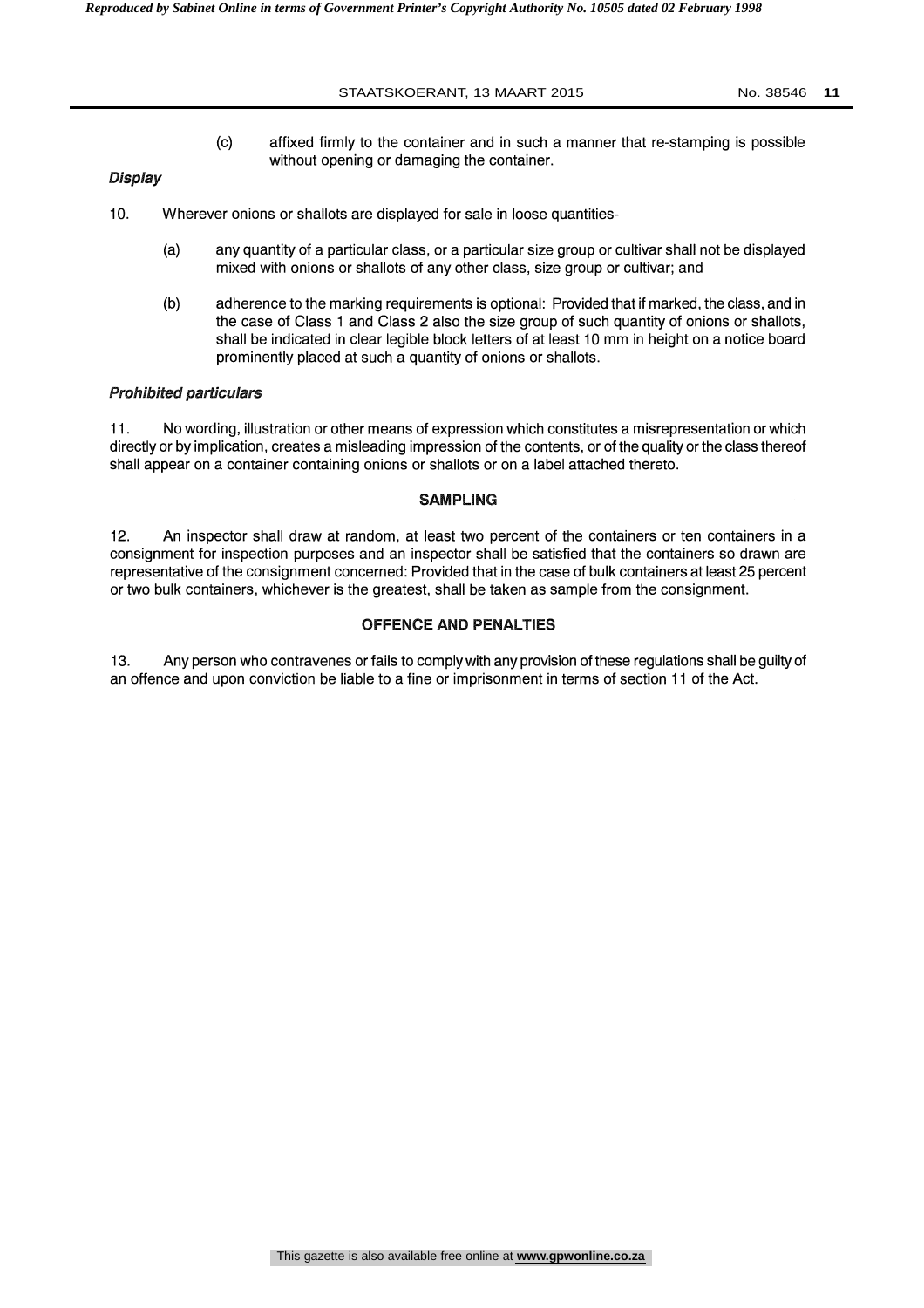# TABLE 1

# QUALITY STANDARDS

| <b>QUALITY FACTOR</b> |                           | <b>CLASS1</b>                                                                               | <b>CLASS 2</b>                                                                                                                                                                                                       | <b>CLASS 3</b><br><b>LOWEST</b><br><b>CLASS</b>                                                                                                                                                                   |         |
|-----------------------|---------------------------|---------------------------------------------------------------------------------------------|----------------------------------------------------------------------------------------------------------------------------------------------------------------------------------------------------------------------|-------------------------------------------------------------------------------------------------------------------------------------------------------------------------------------------------------------------|---------|
| (a)                   | Seed stems and<br>sprouts | Shall not occur                                                                             | Shall not occur                                                                                                                                                                                                      | Shall not occur                                                                                                                                                                                                   | $\star$ |
| (b)                   | Appearance                | Dry, firm, clean and well<br>developed.                                                     | Practically dry, firm,<br>clean<br>and<br>well<br>developed.                                                                                                                                                         | Fairly dry, firm, clean<br>and well developed.                                                                                                                                                                    | $\star$ |
| (c)                   | Insect damage             | Shall not occur                                                                             | Damage<br>with<br>a<br>maximum depth of<br>two fleshy bracts is<br>permissible: Provi-<br>ded that not more<br>than 15% of the<br>bulb shall be cut<br>away with straight<br>cuts to remove the<br>damaged portions. | with<br>Damage<br>a<br>maximum depth of two<br>fleshy bracts is per-<br>missible: Provided that<br>not more than 25% of<br>the bulb shall be cut<br>away with straight cuts to<br>remove the damaged<br>portions. | $\star$ |
| (d)                   | Insect infestation        | Shall not occur                                                                             | Shall not occur                                                                                                                                                                                                      | Shall not occur                                                                                                                                                                                                   | $\star$ |
| (e)                   | Shape                     |                                                                                             |                                                                                                                                                                                                                      |                                                                                                                                                                                                                   |         |
|                       | (i) Onions                | Typical of the cultivar<br>concerned.                                                       | As for Class 1                                                                                                                                                                                                       | $\star$                                                                                                                                                                                                           | *       |
|                       | (ii) Shallots             | May have cluster or con-<br>nected clusters large<br>and small in a sepcific<br>size range. | As for Class 1                                                                                                                                                                                                       | $\star$                                                                                                                                                                                                           | $\star$ |
| (f)                   | Thick necks               |                                                                                             |                                                                                                                                                                                                                      |                                                                                                                                                                                                                   |         |
|                       | Onions:                   |                                                                                             |                                                                                                                                                                                                                      |                                                                                                                                                                                                                   |         |
|                       | Small                     | Maximum diameter of<br>10 mm is permissible.                                                | Maximum diameter<br>20<br>οf<br>mm<br>is<br>permissible.                                                                                                                                                             | $\star$                                                                                                                                                                                                           | $\star$ |
|                       | Medium                    | Maximum diameter of<br>10 mm is permissible.                                                | Maximum diameter<br>20<br>mm<br>of<br>is<br>permissible.                                                                                                                                                             | $\star$                                                                                                                                                                                                           | *       |
|                       | Large                     | Maximum diameter of<br>15 mm is permissible.                                                | Maximum diameter<br>30<br>of<br>mm<br>is<br>permissible.                                                                                                                                                             | $\star$                                                                                                                                                                                                           | $\star$ |
|                       | X-Large                   | Maximum diameter of<br>20 mm is permissible.                                                | Maximum diameter<br>40<br>of<br>mm<br>is<br>permissible.                                                                                                                                                             | $\star$                                                                                                                                                                                                           | $\star$ |
|                       | Shallots:                 | $\star$                                                                                     | $\star$                                                                                                                                                                                                              | $\star$                                                                                                                                                                                                           | $\star$ |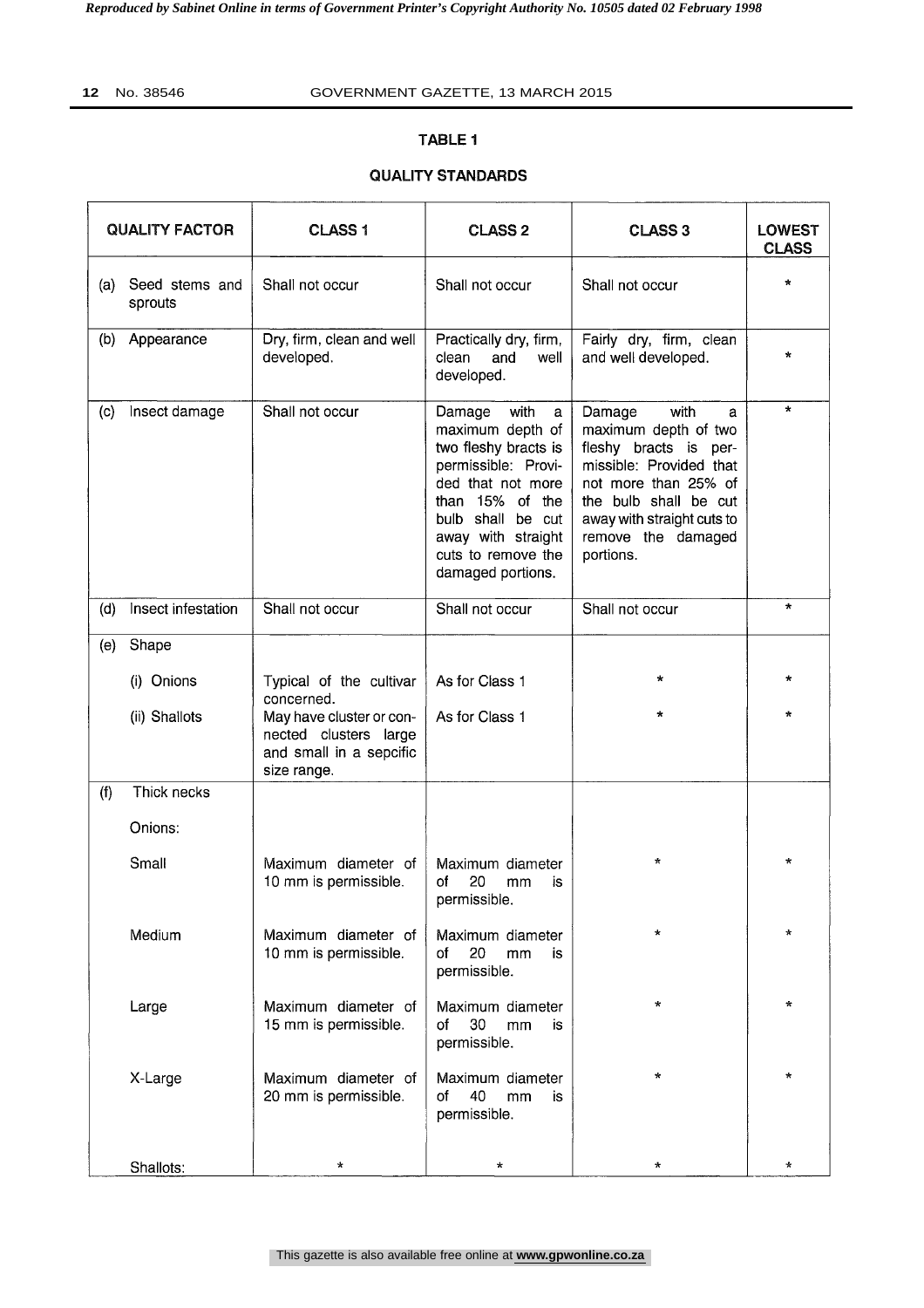| Colour<br>(g)                 |                                                                                                                                                                   |                                                                                                                                                                                                                      |                                                                                                                                                                                                                         |              |
|-------------------------------|-------------------------------------------------------------------------------------------------------------------------------------------------------------------|----------------------------------------------------------------------------------------------------------------------------------------------------------------------------------------------------------------------|-------------------------------------------------------------------------------------------------------------------------------------------------------------------------------------------------------------------------|--------------|
| (i) Onions                    | Shall be of the same<br>colour.                                                                                                                                   | As for Class 1                                                                                                                                                                                                       | $\star$                                                                                                                                                                                                                 | $\star$      |
| (ii) Shallots                 | Characteristically of the<br>cultivar<br>concerned:<br>Provided that red and<br>brown shallots may be<br>packed together, with<br>exception of White<br>Shallots. | As for Class 1                                                                                                                                                                                                       | $\star$                                                                                                                                                                                                                 | $\star$      |
| (h)<br>Heat or cold<br>damage | Shall not occur                                                                                                                                                   | Shall not occur                                                                                                                                                                                                      | Practically<br>free:<br>Provided<br>that<br>the<br>damage is not deeper<br>than three fleshy bracts                                                                                                                     | $\star$      |
| Roots<br>(i)                  | No roots longer than<br>30 mm                                                                                                                                     | No<br>roots<br>longer<br>than 40 mm                                                                                                                                                                                  | $\star$                                                                                                                                                                                                                 | $\mathbf{R}$ |
| (i)<br><b>Bracts</b>          | Shall be practically<br>free from loose bracts                                                                                                                    | Shall be fairly free<br>from loose bracts                                                                                                                                                                            | $\star$                                                                                                                                                                                                                 | $\star$      |
| Double bulbs<br>(k)           | Shall not occur                                                                                                                                                   | Double bulbs which<br>are entirely covered<br>with the same dry<br>bract<br>are<br>permissible.                                                                                                                      | Double bulbs which are<br>covered with loose dry<br>bract.                                                                                                                                                              | $\star$      |
| <b>Bruises</b><br>(1)         | Shall not occur                                                                                                                                                   | A maximum of 10%<br>of the surface of the<br>bulb may show as<br>light intensity<br>οf<br>bruises.                                                                                                                   | Permissible: Provided<br>that the onions are not<br>spongy and watery.                                                                                                                                                  | $\star$      |
| Mechanical<br>(m)<br>damage   | Shall not occur                                                                                                                                                   | with<br>Damage<br>a<br>maximum depth of<br>two fleshy bracts is<br>permissible: Provi-<br>ded that not more<br>than 15% of the<br>bulb shall be cut<br>away with straight<br>cuts to remove the<br>damaged portions. | Damage<br>with<br>a<br>maximum depth of two<br>fleshy bracts is per-<br>missible: Provided that<br>not more than 25% of<br>the bulb shall be cut<br>away with straight cuts<br>remove<br>the<br>to<br>damaged portions. | $\star$      |
| <b>Black mould</b><br>(n)     | Shall be free from<br>visual black mould                                                                                                                          | Not more than<br>(i)<br>20% of the<br>surface of the<br>bulb may be<br>affected with a<br>slight intensity<br>of<br>black<br>mould.                                                                                  | Not more than<br>(i)<br>50%<br>of<br>the<br>of<br>surface<br>the<br>bulb<br>be<br>may<br>affected with<br>a<br>slight intensity of<br>black mould.                                                                      | $\star$      |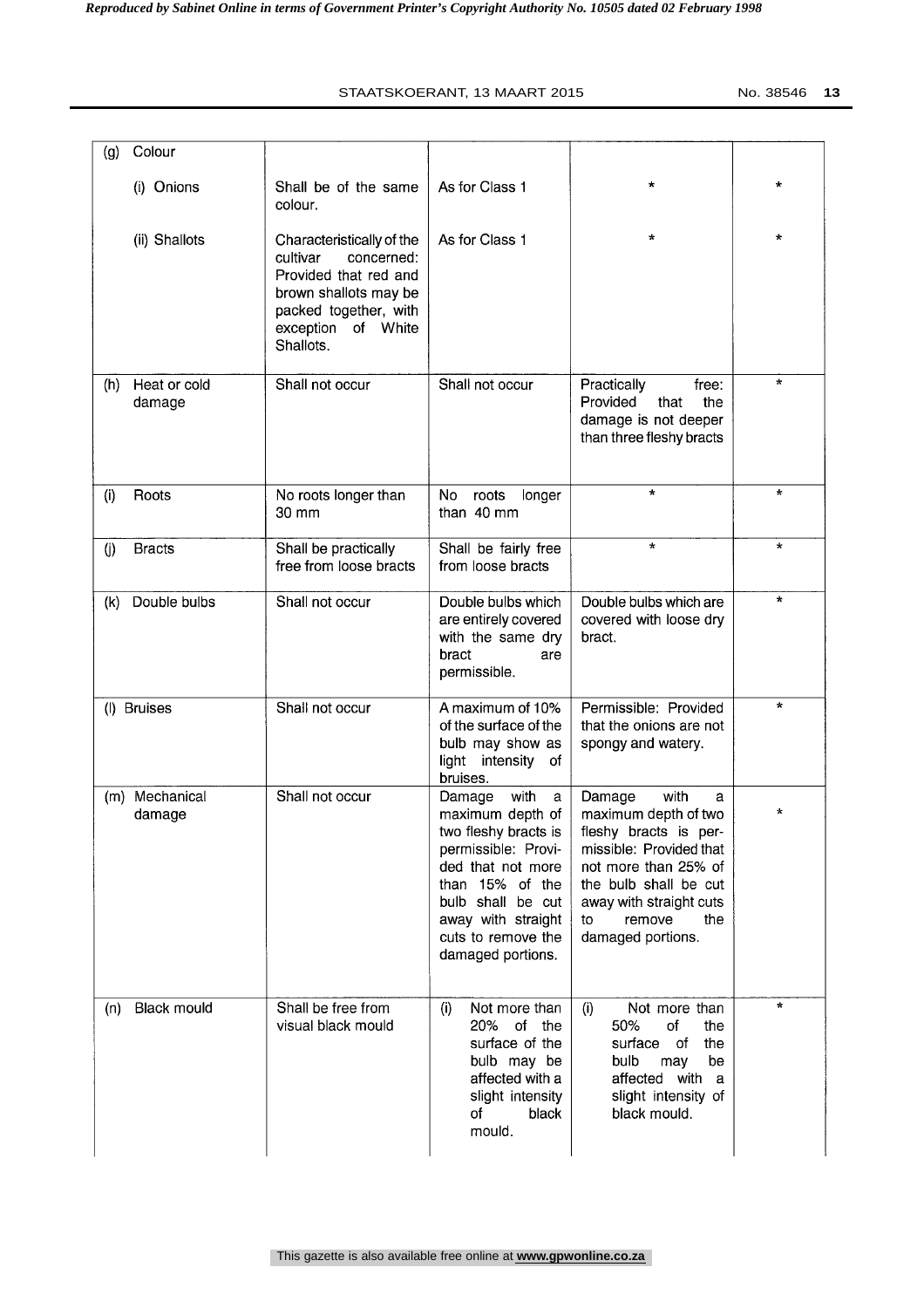|     |                                                      |                                                                                                                                                                   | (ii)<br>Not more than<br>10%<br>of the<br>surface of the<br>bulb may be<br>affected with a<br>serious inten-<br>sity of black<br>mould. | (ii)<br>Not more than<br>with<br>serious<br>$\mathbf{a}$<br>intensity of black<br>mould 20% of the<br>surface of<br>the bulb may be<br>affected. |              |
|-----|------------------------------------------------------|-------------------------------------------------------------------------------------------------------------------------------------------------------------------|-----------------------------------------------------------------------------------------------------------------------------------------|--------------------------------------------------------------------------------------------------------------------------------------------------|--------------|
| (o) | Greening                                             | Light greening on not<br>more than 50% of total<br>area of the bulb is per-<br>missible: Provided that<br>the greening is not<br>deeper than one fleshy<br>bract. | Light<br>greening<br>unlimited and dark<br>greening<br>not<br>deeper than two<br>fleshy<br>bracts<br>is<br>permissible.                 | Dark<br>greening<br>not<br>deeper<br>than three<br>fleshy<br>bracts<br>is<br>permissible.                                                        | $\star$      |
| (p) | Any other external<br>or internal quality<br>defects | Shall not occur.                                                                                                                                                  | Practically free                                                                                                                        | Fairly free                                                                                                                                      | $\star$      |
| (q) | Foreign matter                                       | Shall not occur                                                                                                                                                   | Shall not occur                                                                                                                         | Shall not occur                                                                                                                                  | $\star$      |
| (r) | Size groups:                                         |                                                                                                                                                                   |                                                                                                                                         |                                                                                                                                                  |              |
|     | Onions:                                              |                                                                                                                                                                   |                                                                                                                                         |                                                                                                                                                  |              |
|     | (i) Extra large                                      | At least 90 mm in<br>diameter                                                                                                                                     | As for Class 1                                                                                                                          | *                                                                                                                                                | $^\star$     |
|     | (ii) Large                                           | At least 70 mm but not<br>more than 90 mm in<br>diameter                                                                                                          | As for Class 1                                                                                                                          | $\star$                                                                                                                                          | $\mathbf{x}$ |
|     | (iii) Large-Medium                                   | At least 60 mm but not<br>more than 80 mm in<br>diameter                                                                                                          | As for Class 1                                                                                                                          | $\mathbf{r}$                                                                                                                                     | ÷.           |
|     | (iv) Medium                                          | At least 40 mm but not<br>more than<br>70 mm in diameter                                                                                                          | As for Class 1                                                                                                                          | $\star$                                                                                                                                          | $\star$      |
|     | (v) Small-Medium                                     | At least 35 mm but not<br>more than 60 mm                                                                                                                         | As for Class 1                                                                                                                          | $\star$                                                                                                                                          | $\star$      |
|     | (vi) Small                                           | At least 35 mm but not<br>more than 50 mm in<br>diameter                                                                                                          | As for Class 1                                                                                                                          | $\star$                                                                                                                                          | $\star$      |
|     | (vii) Pickles                                        | At least 10 mm but not<br>more than 35 mm in<br>diameter                                                                                                          | As for Class 1                                                                                                                          | $\star$                                                                                                                                          | $\mathbf{k}$ |
|     | Shallots:                                            |                                                                                                                                                                   |                                                                                                                                         |                                                                                                                                                  |              |
|     | (i) Extra large                                      | At least 66 mm in<br>diameter                                                                                                                                     | As for Class 1                                                                                                                          | ÷                                                                                                                                                | $\star$      |
|     | (ii) Large                                           | At least 46 mm but<br>not more than 65 mm                                                                                                                         | As for Class 1                                                                                                                          | $\star$                                                                                                                                          | $\star$      |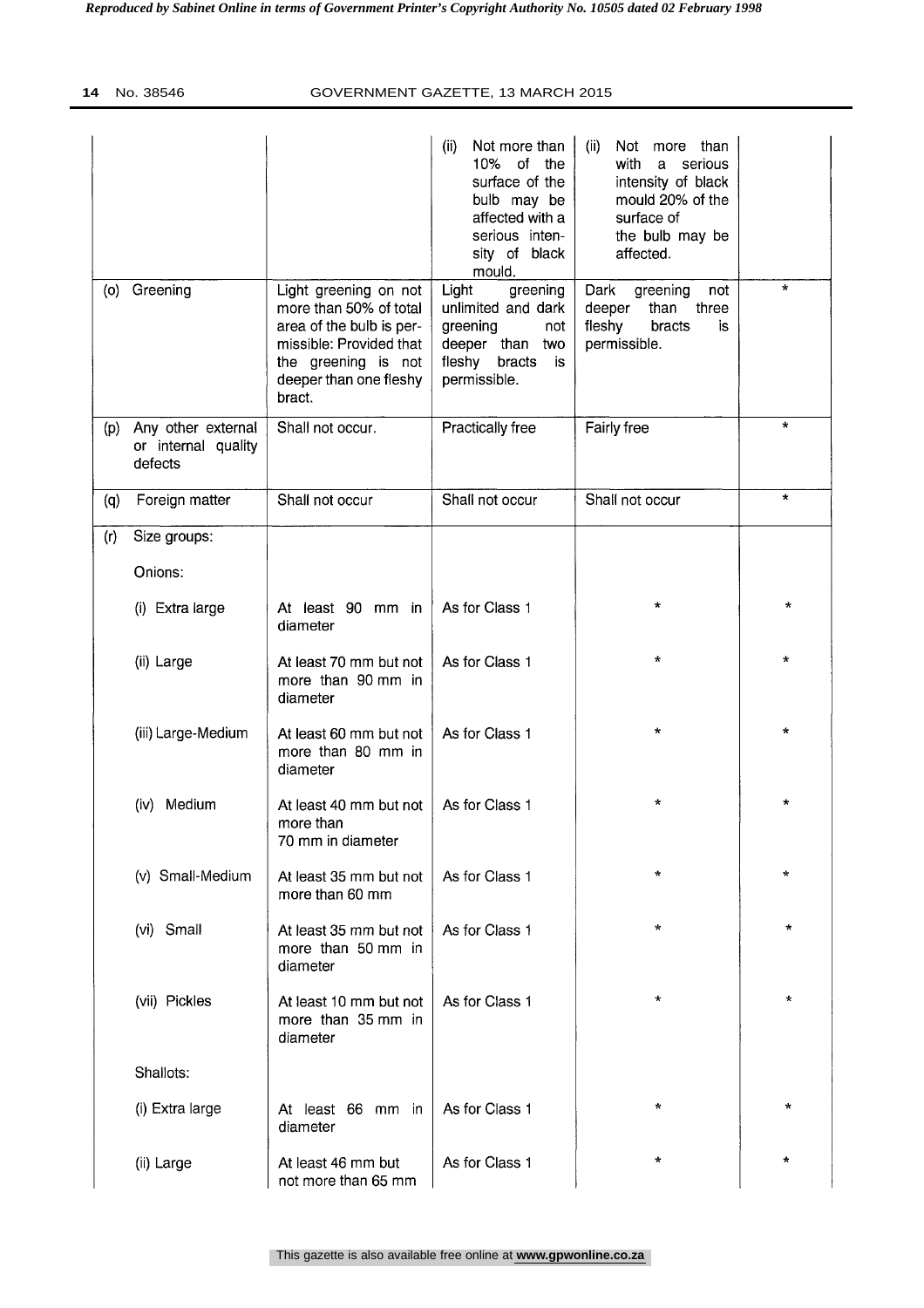|                     | in diameter.                                                               |   |   |  |
|---------------------|----------------------------------------------------------------------------|---|---|--|
| (iii) Medium/ Small | At least 15 mm but not   As for Class 1<br>more than 45 mm in<br>diameter. | * | * |  |

\* No specifications